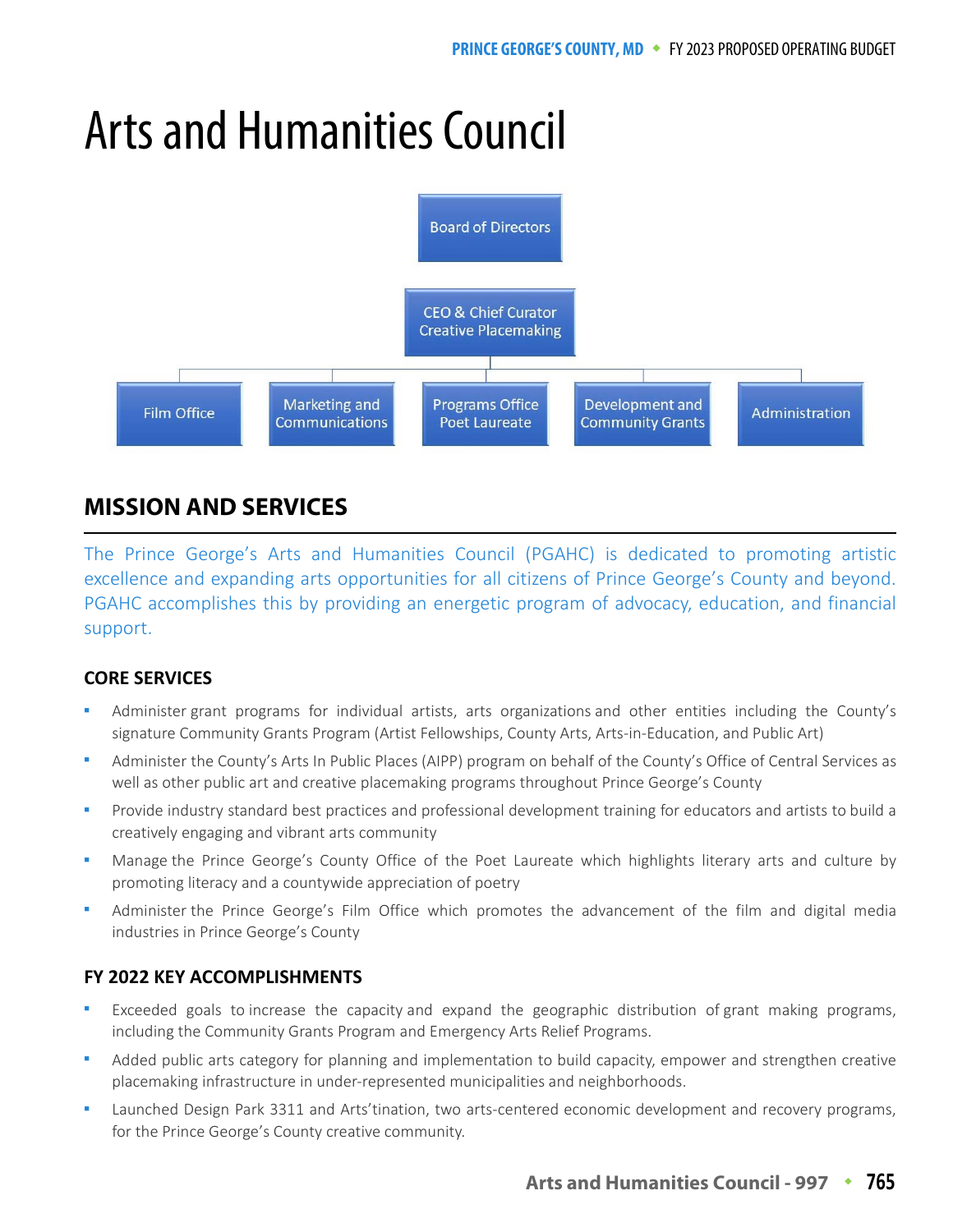- Launched the Bus Shelter Public Art Pilot Program in six municipalities and implemented multiple public art and creative placemaking initiatives throughout Prince George's County
- Established cross-agency Memoranda of Understanding including the Prince George's Community College, Center for Performing Arts, Bowie State University, Fine and Performing Arts Center and Mission of Love to reach underrepresented populations.

#### **STRATEGIC FOCUS AND INITIATIVES FOR FY 2023**

The council's top priorities in FY 2023 are:

- Catalyze artistic excellence and innovation through and equity lens, expand grant making programs and revitalize neighborhood and public spaces through capacity building, innovative design and creative placemaking.
- Advance arts-centered economic development by fueling economic recovery and job growth with a focus on the film and entertainment and creative industry sectors.
- **Elevate and strengthen community arts and social practice by building equitable learning environments and** programs for residents of all ages, with a focus on K-12 programs and underserved populations.
- Build connections, community engagement and pride throughout Prince George's County.

## **FY 2023 BUDGET SUMMARY**

The FY 2023 proposed budget for the Arts and Humanities Council is \$1,690,200, an increase of \$200,000 or 13.4% over the FY 2022 approved budget. The organization's grant from the County totals \$400,000 and remains unchanged from FY 2022 budget level.

#### **Reconciliation from Prior Year**

|                                                                                                                | <b>Expenditures</b> |
|----------------------------------------------------------------------------------------------------------------|---------------------|
| <b>FY 2022 Approved Budget</b>                                                                                 | \$1,490,200         |
| <b>Increase Cost: Operating</b> — Increase to support the Prince George's Film Office programs                 | \$500,000           |
| <b>Decrease Cost: Fringe Benefits</b> - Decrease in fringe benefit costs due to compensation adjustments       | (2,100)             |
| <b>Decrease Cost: Compensation</b> - Decrease in compensation due to an office reorganization                  | (13,700)            |
| <b>Decrease Cost: Operating</b> — Decrease in operating costs for arts programming and administrative expenses | (284, 200)          |
| <b>FY 2023 Proposed Budget</b>                                                                                 | \$1,690,200         |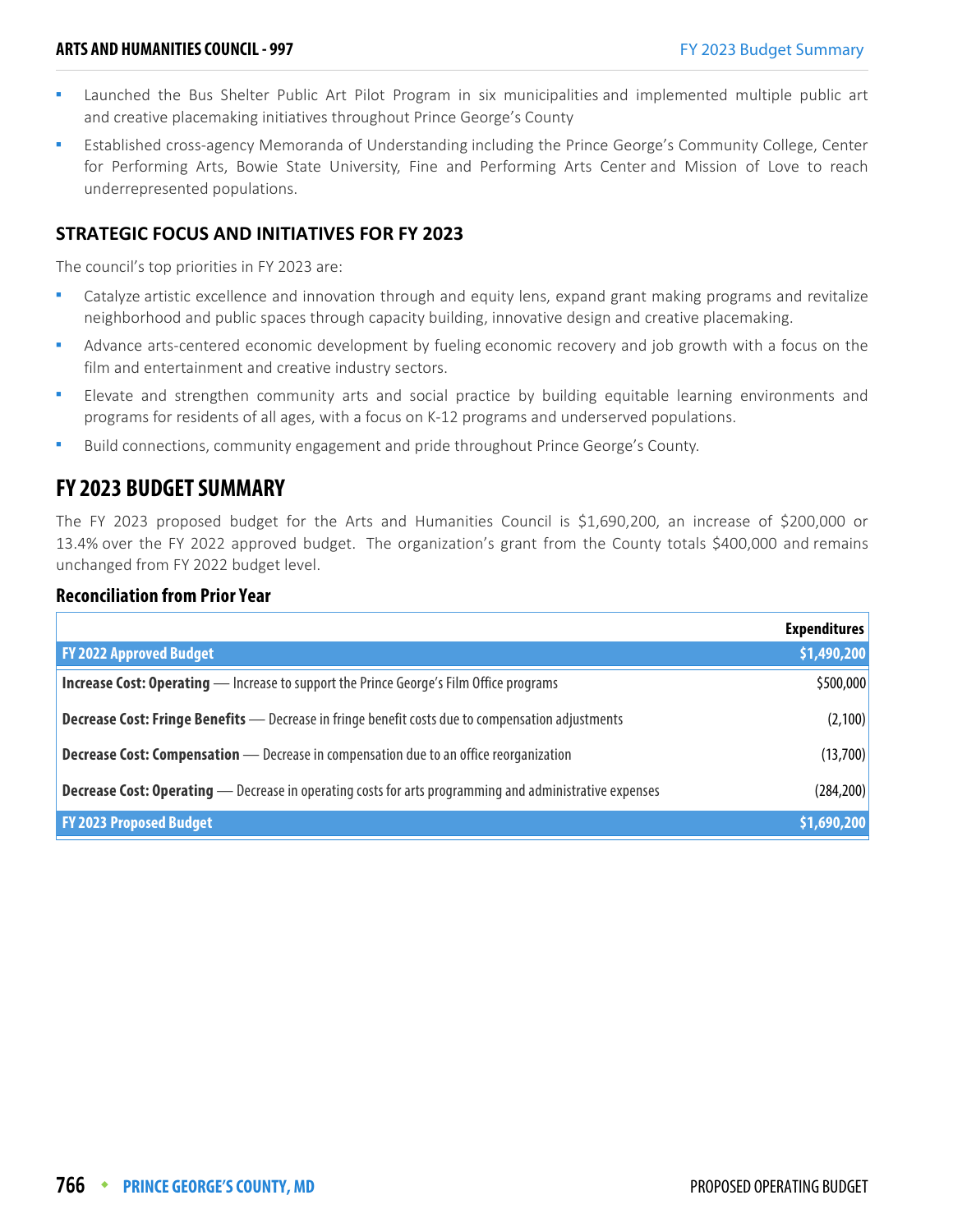# **FY 2023 OPERATING BUDGET**

## **Revenues by Category**

|                                                              | <b>FY 2021</b> | <b>FY 2022</b> | <b>FY 2022</b>  | <b>FY 2023</b>  | <b>Change FY22-FY23</b> |             |
|--------------------------------------------------------------|----------------|----------------|-----------------|-----------------|-------------------------|-------------|
| Category                                                     | <b>Actual</b>  | <b>Budget</b>  | <b>Estimate</b> | <b>Proposed</b> | Amount $(5)$            | Percent (%) |
| <b>County Grant - County Executive</b>                       | \$400,000      | \$400,000      | \$400,000       | \$400,000       |                         | 0.0%        |
| <b>County Grant - County Council</b>                         | 300,000        | 100,000        | 100,000         |                 | (100,000)               | $-100.0\%$  |
| Office of Central Services - Arts in<br><b>Public Places</b> | 66,600         | 75,000         | 75,000          | 75,000          |                         | 0.0%        |
| M-NCPPC                                                      | 47,500         | 120,000        | 120,000         | 120,000         |                         | 0.0%        |
| <b>Maryland State Arts Council</b>                           | 189,100        | 210,200        | 244,800         | 210,200         |                         | $0.0\%$     |
| <b>Emergency Relief Funds</b>                                | 237,400        | 200,000        |                 |                 | (200,000)               | $-100.0\%$  |
| American Rescue Plan Act Grant                               |                |                | 500,000         | 500,000         | 500,000                 |             |
| <b>Maryland State Capital Grants</b>                         |                | 300,000        | 500,000         | 300,000         |                         | 0.0%        |
| Public/Private Sector Grants/Other<br>Revenue                | 78,300         | 50,000         | 230,000         | 50,000          |                         | 0.0%        |
| <b>Other Service Contracts</b>                               | 362,900        | 10,000         | 10,000          | 10,000          |                         | 0.0%        |
| <b>Special Events</b>                                        |                | 25,000         | 25,000          | 25,000          |                         | 0.0%        |
| <b>Total</b>                                                 | \$1,681,800    | \$1,490,200    | \$2,204,800     | \$1,690,200     | \$200,000               | 13.4%       |

# **Expenditures by Category**

|                        | <b>FY 2021</b> | <b>FY 2022</b> | <b>FY 2022</b>  | FY 2023         | <b>Change FY22-FY23</b> |             |
|------------------------|----------------|----------------|-----------------|-----------------|-------------------------|-------------|
| Category               | Actual         | <b>Budget</b>  | <b>Estimate</b> | <b>Proposed</b> | Amount $(5)$            | Percent (%) |
| Compensation           | \$451,100      | \$507,000      | \$471,600       | \$493,300       | \$(13,700)              | $-2.7%$     |
| <b>Fringe Benefits</b> | 35,800         | 81,000         | 78,000          | 78,900          | (2,100)                 | $-2.6%$     |
| <b>Operating</b>       | 1,144,700      | 902,200        | 1,655,200       | 1,118,000       | 215,800                 | 23.9%       |
| <b>Total</b>           | \$1,631,600    | \$1,490,200    | \$2,204,800     | \$1,690,200     | \$200,000               | 13.4%       |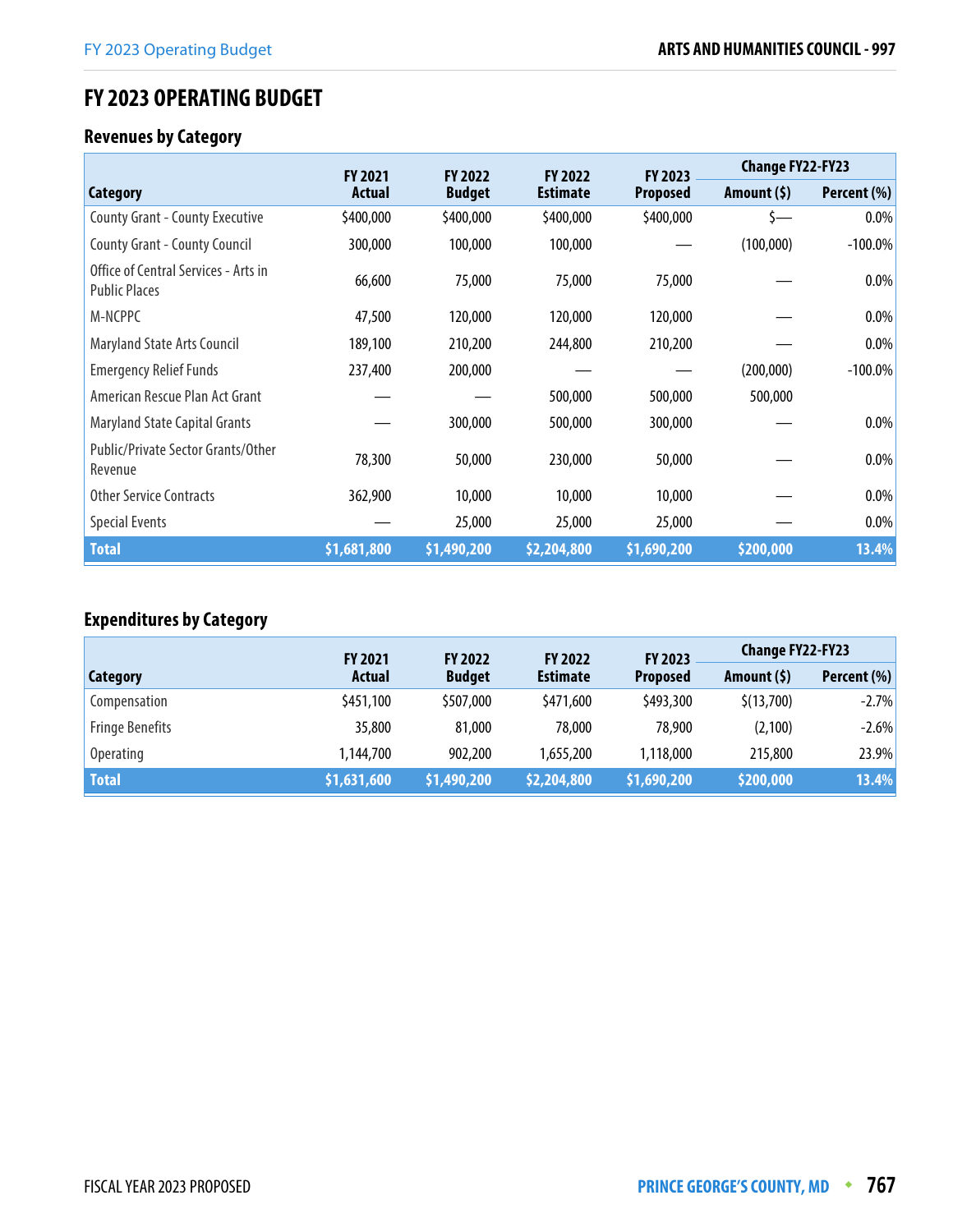# **SERVICE DELIVERY PLAN AND PERFORMANCE**

**Goal 1** — To provide diverse and high-quality arts experiences, cultural engagement and humanities programming with a focus on equity and inclusion.

> **Objective 1.1** – To enhance equitable learning environments with a focus on increasing high quality arts in education programs that support and enrich learning priorities for students and teachers and diverse cultural experiences for K-12 aged children.

| <b>FY 2027</b><br>Target | <b>FY 2020</b><br>Actual | <b>FY 2021</b><br>Actual | <b>FY 2022</b><br><b>Estimated</b> | <b>FY 2023</b><br><b>Projected</b> | <b>Trend</b> |
|--------------------------|--------------------------|--------------------------|------------------------------------|------------------------------------|--------------|
| 90%                      | n/a                      | 100%                     | 90%                                | 90%                                | n/a          |

#### **Trend and Analysis**

The PGAHC Arts in Education Program (AIEP) is designed to support artists, arts educators and organizations that provide high-quality arts and cultural activities to youth from kindergarten through high school. The programs and projects include arts instruction, arts integration improvements, artist in residence, in-school performances, field trip experiences, arts integration curriculum development, creative placemaking as well as professional development.

| <b>Measure Name</b>                             | <b>FY 2019</b><br>Actual | <b>FY 2020</b><br>Actual | <b>FY 2021</b><br>Actual | <b>FY 2022</b><br><b>Estimated</b> | <b>FY 2023</b><br>Projected |
|-------------------------------------------------|--------------------------|--------------------------|--------------------------|------------------------------------|-----------------------------|
| <b>Resources (Input)</b>                        |                          |                          |                          |                                    |                             |
| Number of artists in residence                  | n/a                      | n/a                      | 6                        | 4                                  | 4                           |
| <b>Workload, Demand and Production (Output)</b> |                          |                          |                          |                                    |                             |
| Number of youth participants annually           | n/a                      | n/a                      | 500                      | 300                                | 400                         |
| <b>Impact (Outcome)</b>                         |                          |                          |                          |                                    |                             |
| Teacher satisfaction                            | n/a                      | n/a                      | 100%                     | 90%                                | 90%                         |
| Student satisfaction                            | n/a                      | n/a                      | n/a                      | 80%                                | 80%                         |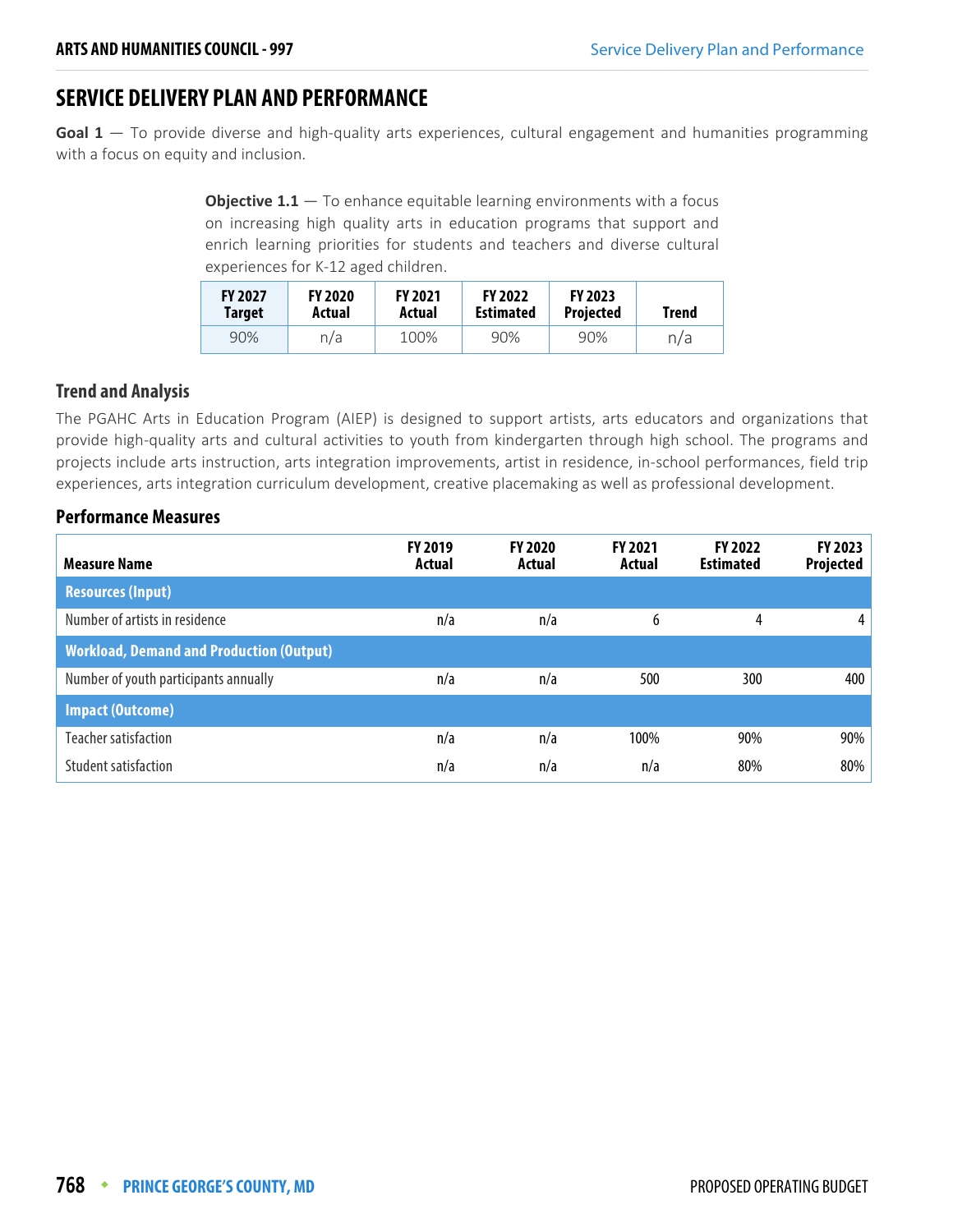**Objective 1.2** – To expand high-quality multi-cultural programming to the residents of Prince George's County with a focus on Arts Deserts and underrepresented populations.

| <b>FY 2027</b> | <b>FY 2020</b> | <b>FY 2021</b> | <b>FY 2022</b>   | <b>FY 2023</b>   | <b>Trend</b> |
|----------------|----------------|----------------|------------------|------------------|--------------|
| Target         | Actual         | Actual         | <b>Estimated</b> | <b>Projected</b> |              |
| \$50,000       | n/a            | \$50,000       | \$25,000         | \$50,000         | n/a          |

#### **Trend and Analysis**

PGAHC has developed partnerships and specific programs to increase services to seniors, veterans, homeless, returning citizens, at-risk youth and other special populations. PGAHC provides arts-based solutions to address the needs of Prince George's County residents. PGAHC has added a public arts category for planning and implementation to build capacity, empower and strengthen creative placemaking infrastructure in underrepresented municipalities and neighborhoods. This includes establishing a cross-agency Memoranda of Understanding with the Prince George's Community College, Center for Performing Arts, Bowie State University, Fine and Performing Arts Center and the Mission of Love.

PGAHC established and administers the Prince George's County Office of the Poet Laureate which highlights literary arts and culture by promoting literacy and a countywide appreciation of poetry. Through engaging programs and services for County residents and youth, the Office of the Poet Laureate supports a vibrant and interactive series of community activities with a focus on initiatives which support and sustain the cultural life of Prince George's County.

| <b>Measure Name</b>                                          | <b>FY 2019</b><br>Actual | <b>FY 2020</b><br>Actual | <b>FY 2021</b><br>Actual | <b>FY 2022</b><br><b>Estimated</b> | FY 2023<br><b>Projected</b> |
|--------------------------------------------------------------|--------------------------|--------------------------|--------------------------|------------------------------------|-----------------------------|
| <b>Workload, Demand and Production (Output)</b>              |                          |                          |                          |                                    |                             |
| Number of grants awarded                                     | n/a                      | n/a                      | 43                       | 15                                 | 40                          |
| Grant dollars awarded (thousands)                            | n/a                      | n/a                      | \$200,013                | \$100,000                          | \$200,000                   |
| <b>Impact (Outcome)</b>                                      |                          |                          |                          |                                    |                             |
| Dollars awarded in underrepresented districts<br>(thousands) | n/a                      | n/a                      | \$50,000                 | \$25,000                           | \$50,000                    |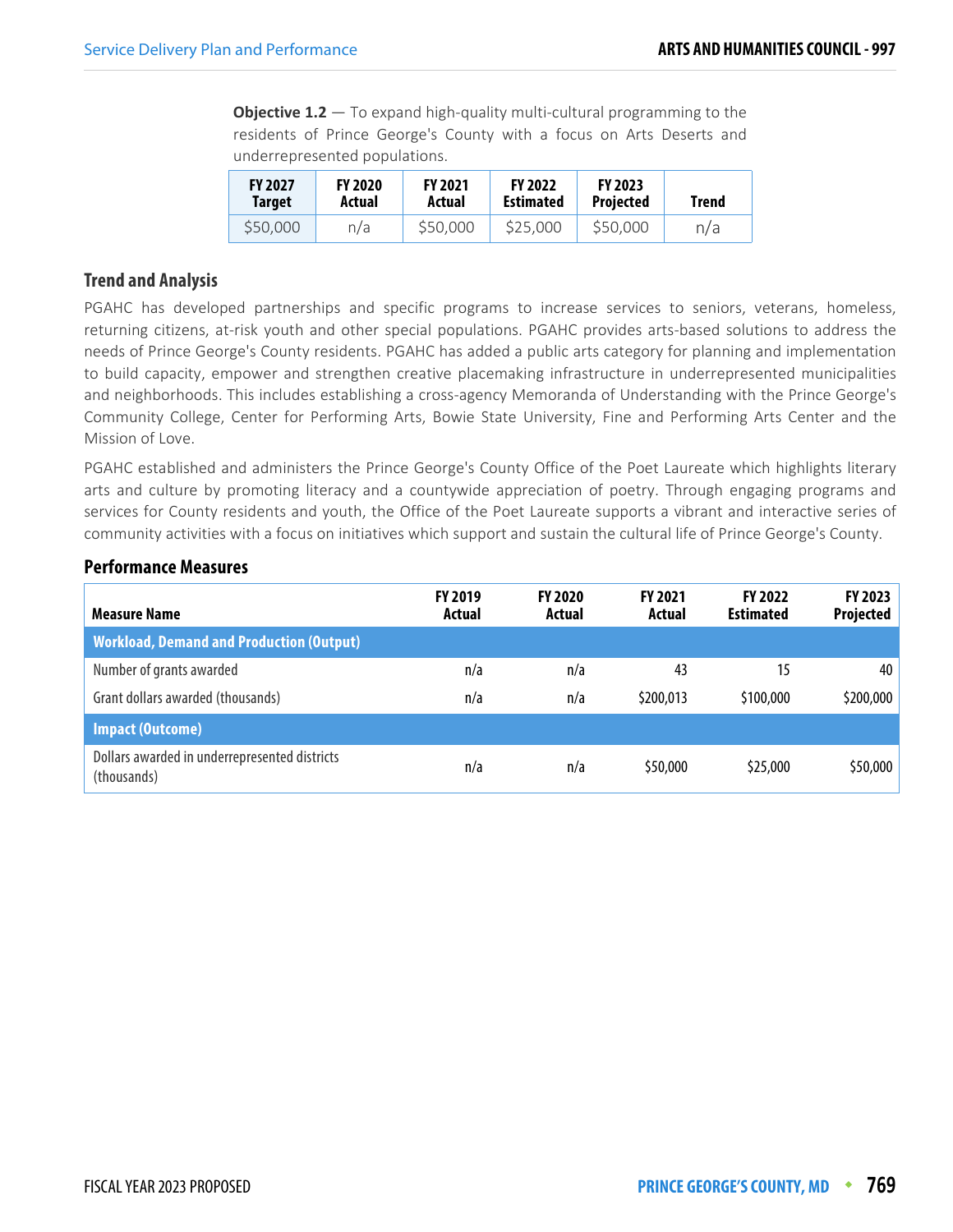**Goal 2** — To advance arts-centered economic development through beautification initiatives, revitalization programs and services to the County's creative community and industry sectors.

**Objective 2.1** – Transform and revitalize neighborhood and public spaces in the County through public art projects, creative placemaking initiatives and community engagement.

| <b>FY 2027</b><br><b>Target</b> | <b>FY 2020</b><br>Actual | <b>FY 2021</b><br>Actual | <b>FY 2022</b><br><b>Estimated</b> | <b>FY 2023</b><br><b>Projected</b> | <b>Trend</b> |
|---------------------------------|--------------------------|--------------------------|------------------------------------|------------------------------------|--------------|
| 50                              | n/a                      | n/a                      | 60                                 | 50                                 | n/a          |

#### **Trend and Analysis**

PGAHC is committed to transforming and revitalizing neighborhoods and public spaces throughout Prince George's County. This objective is accomplished through Destination Prince George's, PGAHC's program that brings public art and placemaking opportunities to the Blue Line Corridor. Destination Prince George's reflects a more inclusive Prince George's County identity and narrative which elevates and celebrates the County's rich and unique cultural traditions.

| <b>Measure Name</b>                                | <b>FY 2019</b><br>Actual | <b>FY 2020</b><br>Actual | <b>FY 2021</b><br>Actual | <b>FY 2022</b><br><b>Estimated</b> | FY 2023<br><b>Projected</b> |
|----------------------------------------------------|--------------------------|--------------------------|--------------------------|------------------------------------|-----------------------------|
| <b>Workload, Demand and Production (Output)</b>    |                          |                          |                          |                                    |                             |
| New public art installations                       | n/a                      | n/a                      | 4                        |                                    | 20 <sup>1</sup>             |
| <b>Impact (Outcome)</b>                            |                          |                          |                          |                                    |                             |
| Increase in percentage of public art installations | n/a                      | n/a                      | n/a                      | 20%                                | $50\%$                      |
| Installations in underrepresented districts        | n/a                      | n/a                      | n/a                      | 60                                 | 50                          |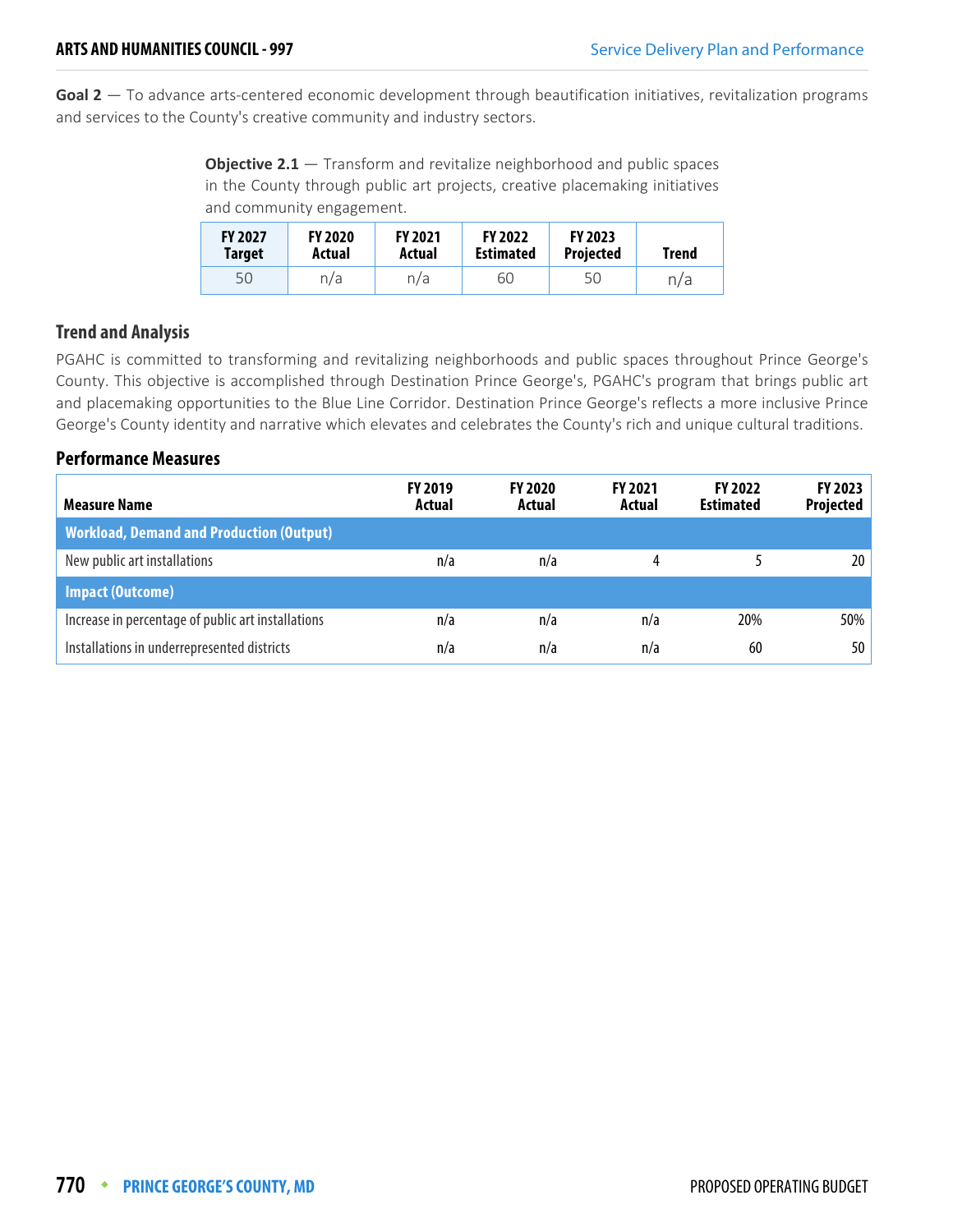**Objective 2.2** – To increase film, television and entertainment industry projects in the County.

| <b>FY 2027</b> | <b>FY 2020</b> | <b>FY 2021</b> | <b>FY 2022</b>   | <b>FY 2023</b>   | Trend |
|----------------|----------------|----------------|------------------|------------------|-------|
| <b>Target</b>  | Actual         | Actual         | <b>Estimated</b> | <b>Projected</b> |       |
| n/a            | n/a            | n/a            | n/a              | n/a              | n/a   |

#### **Trend and Analysis**

The Prince George's Film Office recognizes Prince George's County as a burgeoning destination to a growing cluster of prominent and emerging film and entertainment companies. PGAHC has implemented an American Rescue Plan Act of 2021 (ARPA) business development and assistance initiative for the County's film industry sector. These initiatives help achieve the County's ARPA goals of capacity building, workforce development, and economic development to address the negative economic impacts exacerbated by the COVID-19 pandemic.

PGAHC will focus on black, indigenous and people of color (BIPOC) businesses and organizations, economically disadvantaged groups, veterans and women. Components of this initiative includes a film business grant assistance program. Another component is technical assistance and workforce development which includes industry focused workshops and job training apprenticeships. The final component involves marketing and recruitment which includes expanding the Film Office resource center and programs to highlight and market County assets, incentives and resources to increase the number of annual film projects in the county.

| <b>Measure Name</b>                                                     | <b>FY 2019</b><br>Actual | <b>FY 2020</b><br>Actual | <b>FY 2021</b><br>Actual | <b>FY 2022</b><br><b>Estimated</b> | FY 2023<br>Projected |
|-------------------------------------------------------------------------|--------------------------|--------------------------|--------------------------|------------------------------------|----------------------|
| <b>Workload, Demand and Production (Output)</b>                         |                          |                          |                          |                                    |                      |
| Number of County-based film projects                                    | n/a                      | n/a                      | 31                       | 31                                 | 36                   |
| <b>Impact (Outcome)</b>                                                 |                          |                          |                          |                                    |                      |
| Increase in County-based film projects                                  | n/a                      | n/a                      | n/a                      | n/a                                | 20%                  |
| County generated revenue from County-based film<br>projects (thousands) | n/a                      | n/a                      | n/a                      | n/a                                | n/a                  |